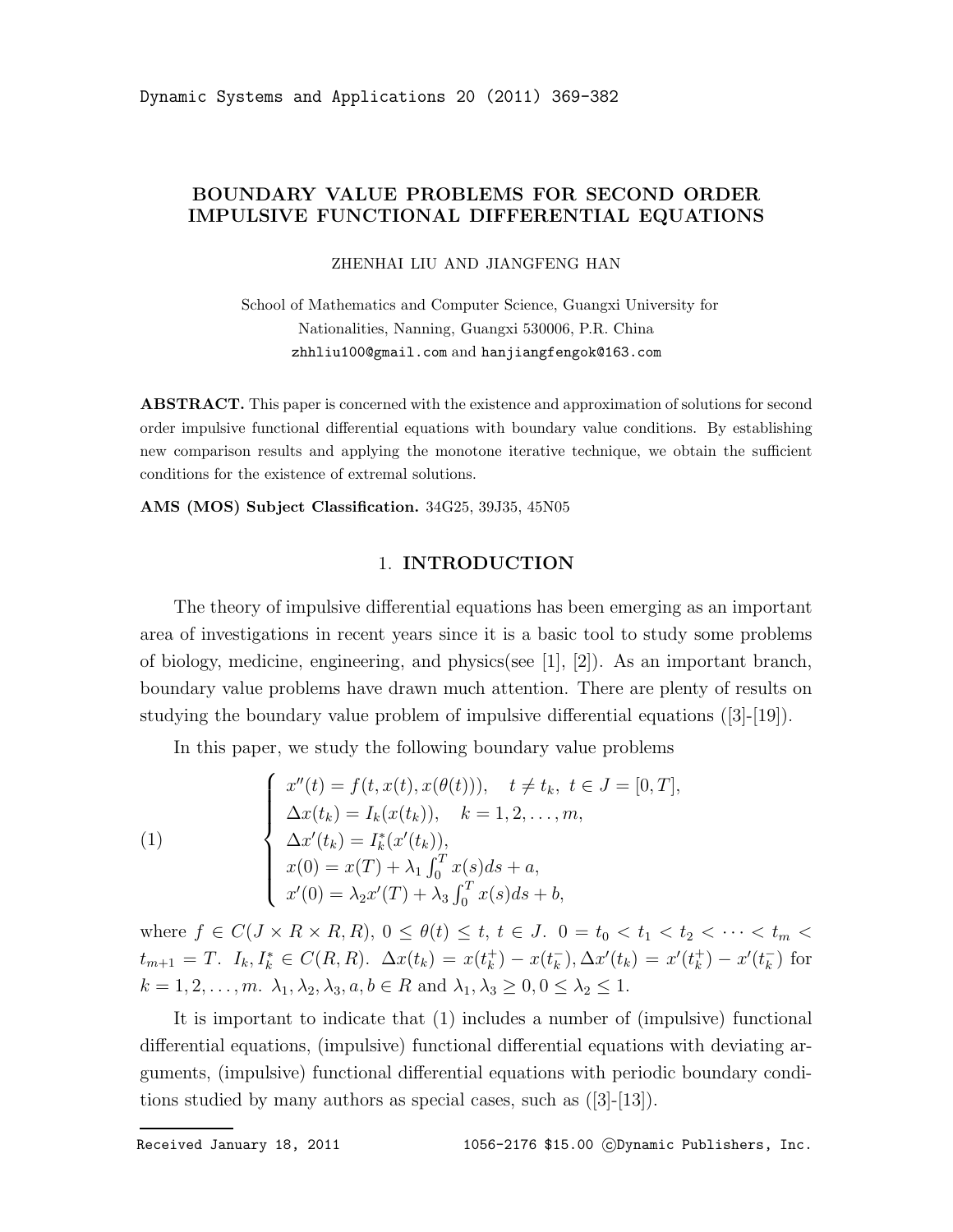This paper is organized as follows: In section 2, we establish a new comparison principle. In section 3, after introducing the definitions of upper and lower solutions, we obtain existence of extremal solutions for (1) by using the method of upper and lower solutions and monotone iterative technique.

# 2. PRELIMINARIES AND COMPARISON PRINCIPLES

Let  $PC(J) = \{x : J \to R; x(t) \text{ is continuous everywhere except for some } t_k \text{ at } t_k \leq t_k \}$ which  $x(t_k^+)$  $\binom{+}{k}$  and  $x(t_k^-)$  $\binom{r}{k}$  exist, and  $x(t_k)$  $(\overline{k}) = x(t_k), \ k = 1, 2, \ldots, m\}. \ \ PC^1(J) = \{x \in$  $PC(J)$ :  $x'(t)$  is continuous everywhere except for some  $t_k$  at which  $x'(t_k^+)$  $\binom{+}{k}$  and  $x'(t_k^-)$  $\binom{-}{k}$ exist, and  $x'(t_k^-)$  $(k) = x'(t_k), \ k = 1, 2, \ldots, m\}. \ \ PC^2(J) = \{x \in PC^1(J) : x|_{(t_k, t_{k+1}]} \in$  $C^2(t_k, t_{k+1}], k = 0, 1, \ldots m\}$ .  $PC(J)$  and  $PC^1(J)$  are Banach spaces with the norms  $\|x\|_{PC} = \sup\{|x(t)| : t \in J\}$  and  $\|x\|_{PC} = \max\{\|x\|_{PC}, \|x'\|_{PC}\}.$ 

A function  $x \in PC^2(J)$  is called a solution of problem(1) if it satisfies (1).

The following comparison results and lemmas play an important role. **Lemma 2.1** ([1], P. 33–35) Suppose that the following conditions are satisfied (A<sub>0</sub>) the sequence  $\{t_k\}$  satisfies  $0 \le t_0 < t_1 < t_2 < \cdots$ , with  $\lim_{k\to\infty} t_k = \infty$ .  $(A_1)$   $m \in PC^1(R_+, R)$  and  $m(t)$  is left continuous at  $t_k$ ,  $k = 1, 2 \ldots$ .  $(A_2)$  for  $k = 1, 2, ..., t \geq t_0$ 

$$
\begin{cases}\nm'(t) \leq p(t)m(t) + q(t), \quad t \neq t_k, \\
m(t_k^+) \leq d_k m(t_k) + b_k, \quad k = 1, 2 \dots, m,\n\end{cases}
$$

where  $q, p \in C(R_+, R), d_k \geq 0$  and  $b_k$  are real constants. Then

$$
m(t) \le m(t_0) \left(\prod_{t_0 < t_k < t} d_k\right) \exp\left(\int_{t_0}^t p(s) ds\right) + \sum_{t_0 < t_k < t} \left(\prod_{t_k < t_j < t} d_j\right) \exp\left(\int_{t_k}^t p(s) ds\right) b_k + \int_{t_0}^t \left(\prod_{s < t_k < t} d_k\right) \exp\left(\int_s^t p(\sigma) d\sigma\right) q(s) ds.
$$

**Lemma 2.2** If  $m \in PC^2(J)$  and

(2) 
$$
\begin{cases} m''(t) \leq -Mm(t) - Nm(\theta(t)), \quad t \neq t_k, it \in J = [0, T], \\ \Delta m(t_k) \leq -L_k m(t_k), \quad k = 1, 2, ..., m, \\ \Delta m'(t_k) \leq -L_k^* m'(t_k), \quad k = 1, 2, ..., m, \\ m'(0) \leq pm'(T), \quad m(0) \leq m(T), \end{cases}
$$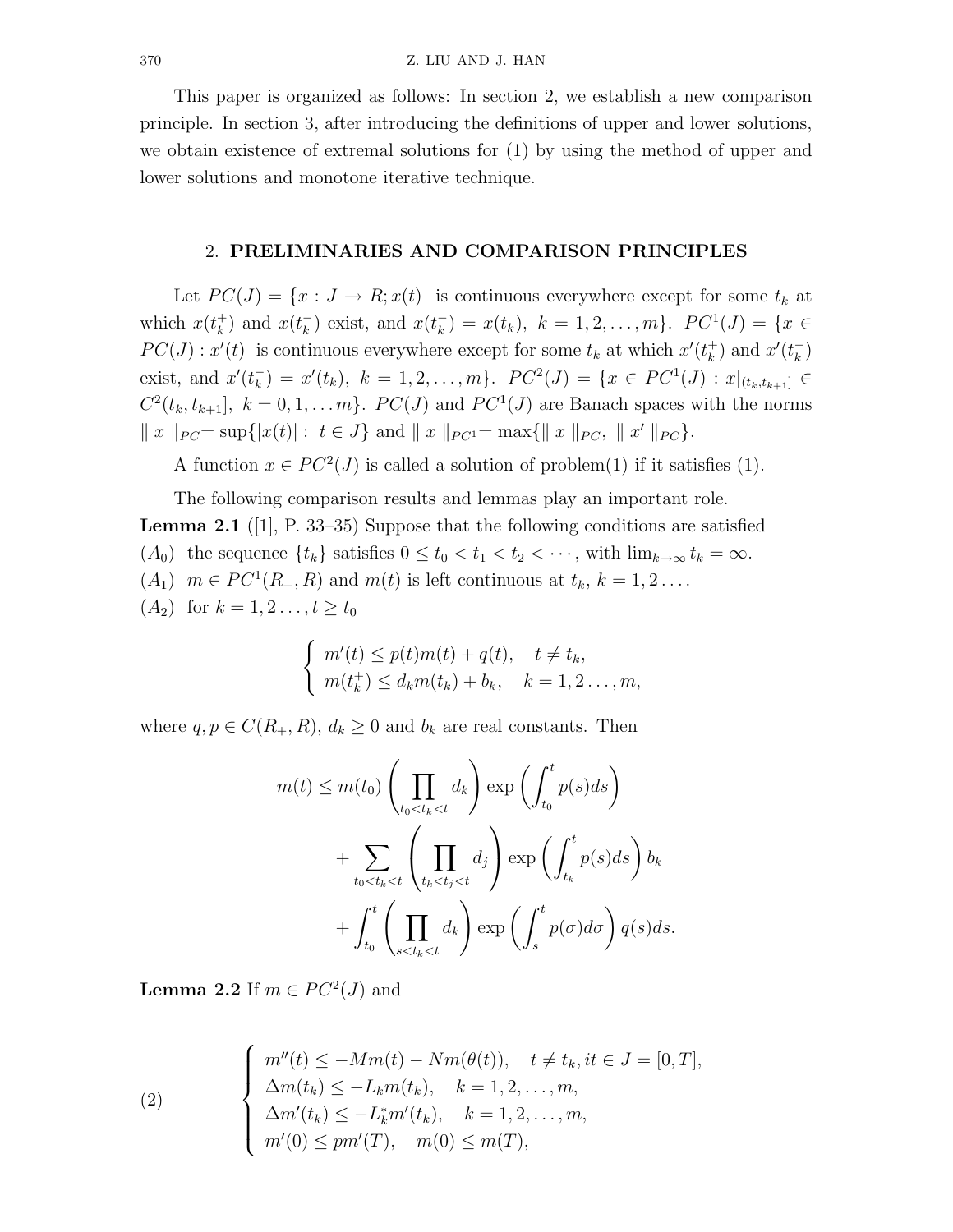where  $M > 0$ ,  $N \ge 0$ ,  $0 \le L_k < 1$ ,  $0 < L_k^* < 1$   $(k = 1, 2, ..., m)$ ,  $0 \le p \le 1$ , such that

(3) 
$$
(M+N)T\left\{p\left[1-p\prod_{k=1}^{m}(1-L_k^*)\right]^{-1}+\left(\prod_{k=1}^{m}(1-L_k^*)\right)^{-1}\right\}
$$

$$
\int_0^T\prod_{s
$$

Then  $m(t) \leq 0$  for all  $t \in J$ .

**Proof.** The idea of the proof comes from [7], where similar comparison results are given if  $p = 1$ . Suppose, to the contrary, that there exists some  $t \in [0, T]$  such that  $m(t) > 0$ . It is enough to consider the following two possible cases.

Case 1. There exists a  $\bar{t} \in J$  such that  $m(\bar{t}) > 0$  and  $m(t) \geq 0$  for all  $t \in [0, T]$ . Then by (2)  $m''(t) \leq 0$ , for  $t \neq t_k$  and  $m'(t_k^+)$  $\binom{+}{k} \leq (1 - L_k^*)$  $\binom{k}{k}$  Therefore, by lemma 2.1 we get  $m'(t) \leq m'(0) \prod_{0 \lt t_k < t} (1 - L_k^*)$  $\chi_k^*$ ). Hence by using (2) again, we have  $m'(0) \leq$  $pm'(T) \leq pm'(0) \prod_{k=1}^{m} (1 - L_k^*)$ \*, Since  $0 < L^*$  < 1 (k = 1, 2, ... m),  $0 \le p \le 1$ , then  $m'(0) \leq 0$ . So  $m'(t) \leq m'(0) \prod_{0 \leq t_k < t} (1 - L_k^*)$  $\binom{*}{k} \leq 0$ , which implies that  $m(t)$ is non-increasing from  $m(t_k^+)$  $\binom{+}{k} \leq (1 - L_k)m(t_k) \leq m(t_k)$ . Therefore, we can obtain  $m(T) \leq m(0)$ . But by (2) we have  $m(0) \leq m(T)$ . So  $m(t) = m(\bar{t}) = C > 0, \forall t \in J$ . Hence  $m''(t) \equiv 0$ . However from (2) we have  $m''(t) \leq -Mm(t) - Nm(\theta(t)) \leq$  $-MC - NC < 0$ , which is a contradiction.

Case 2. There exist  $t_*, t^* \in J$  such that  $m(t_*) < 0$  and  $m(t^*) > 0$ . Let  $m(t_*) =$  $\inf_{s\in J} m(s) = -\lambda, \ \lambda > 0, \ t_* \in (t_i, t_{i+1}].$  Set  $t_* \neq t_i^+$  (if  $t_* = t_i^+$ , we may prove in the same way). In virtue of  $(2)$ , we get the following inequalities:

$$
\begin{cases}\nm''(t) \leq -Mm(t) - Nm(\theta(t)) \leq (M+N)\lambda, \ t \neq t_k, \ t \in J, \\
m'(t_k^+) \leq (1-L_k^*)m'(t_k), \ k = 1, 2, \dots, m.\n\end{cases}
$$

By lemma 2.1 we get

(4) 
$$
m'(t) \le m'(0) \prod_{0 < t_k < t} (1 - L_k^*) + \int_0^t \prod_{s < t_k < t} (1 - L_k^*)(M + N) \lambda ds.
$$

Let  $t = T$ , we obtain from (2)

$$
m'(0) \le pm'(T) \le pm'(0) \prod_{k=1}^{m} (1 - L_k^*) + p\lambda(M + N) \int_0^T \prod_{s < t_k < T} (1 - L_k^*) ds
$$
  

$$
\le pm'(0) \prod_{k=1}^{m} (1 - L_k^*) + p\lambda(M + N)T,
$$

which implies

(5) 
$$
m'(0) \le p\lambda (M+N)T[1-p\prod_{k=1}^{m}(1-L_k^*)]^{-1}.
$$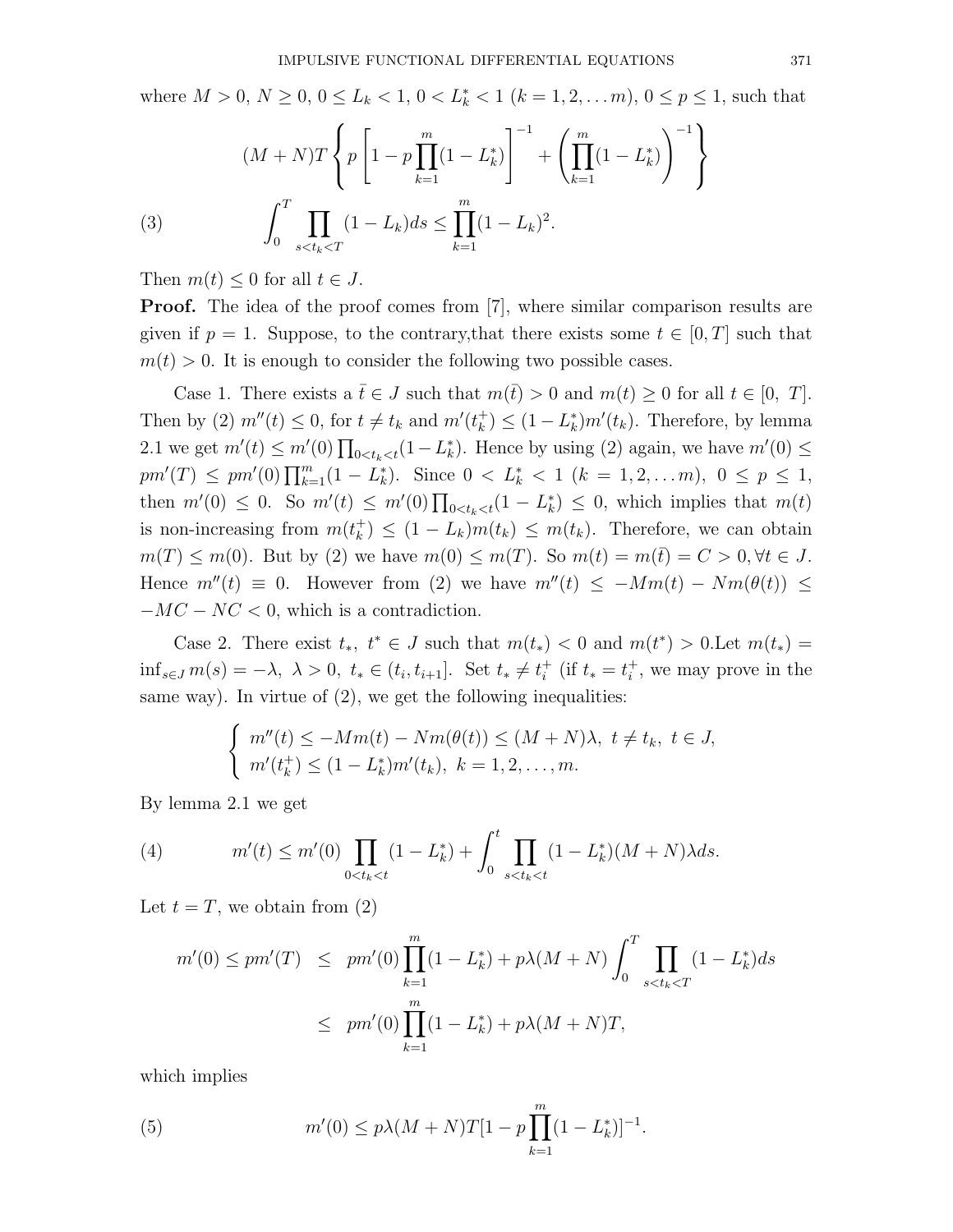By combining  $(4)$  and  $(5)$ , we have

$$
m'(t) \le p\lambda(M+N)T[1-p\prod_{k=1}^{m}(1-L_k^*)]^{-1}\prod_{0  
\n
$$
+\lambda(M+N)\int_0^t\prod_{s  
\n
$$
\le \lambda(M+N)\prod_{0  
\n
$$
+\int_0^t\prod_{s  
\n
$$
\le \lambda(M+N)\{pT[1-p\prod_{k=1}^{m}(1-L_k^*)]^{-1}+\int_0^T\prod_{s  
\n
$$
\le \lambda(M+N)T\{p[1-p\prod_{k=1}^{m}(1-L_k^*)]^{-1}+(\prod_{k=1}^{m}(1-L_k^*))^{-1}\}.
$$
$$
$$
$$
$$
$$

Using the inequalities  $m(t_k^+)$  $(k_k^+) \leq (1 - L_k)m(t_k)$ , we obtain for  $t \in [t_*, T]$ 

(6) 
$$
m(t) \leq m(t_*) \prod_{t_* < t_k < t} (1 - L_k) + \lambda (M + N) T \{p[1 - p] \prod_{k=1}^m (1 - L_k^*)]^{-1} + (\prod_{k=1}^m (1 - L_k^*))^{-1} \} \int_{t_*}^t \prod_{s < t_k < t} (1 - L_k) ds.
$$

If  $t^* > t_*$ , then we get from the inequality above

$$
0 < m(t^*) \leq -\lambda \prod_{t_* < t_* < t^*} (1 - L_k) + \lambda (M + N) T \{ p[1 - p \prod_{k=1}^m (1 - L_k^*)]^{-1} + (\prod_{k=1}^m (1 - L_k^*))^{-1} \} \int_{t_*}^{t^*} \prod_{s < t_k < t^*} (1 - L_k) ds.
$$

So

$$
\prod_{k=1}^{m} (1 - L_k)^2 / \int_0^T \prod_{s < t_k < T} (1 - L_k) ds \le \prod_{k=1}^{m} (1 - L_k) / \int_0^T \prod_{s < t_k < T} (1 - L_k) ds
$$
\n
$$
\le \prod_{t_* < t_k < t^*} (1 - L_k) / \int_{t_*}^{t^*} \prod_{s < t_k < t^*} (1 - L_k) ds
$$
\n
$$
< (M + N) T \{ p [1 - p \prod_{k=1}^{m} (1 - L_k^*) ]^{-1}
$$
\n
$$
+ (\prod_{k=1}^{m} (1 - L_k^*) )^{-1} \},
$$

which is a contradiction with (3).

If  $t^* < t_*$ , we may assume  $t_* \in (t_i, t_{i+1}], t^* \in (t_j, t_{j+1}], 0 \le j \le i$ . Like (6), we have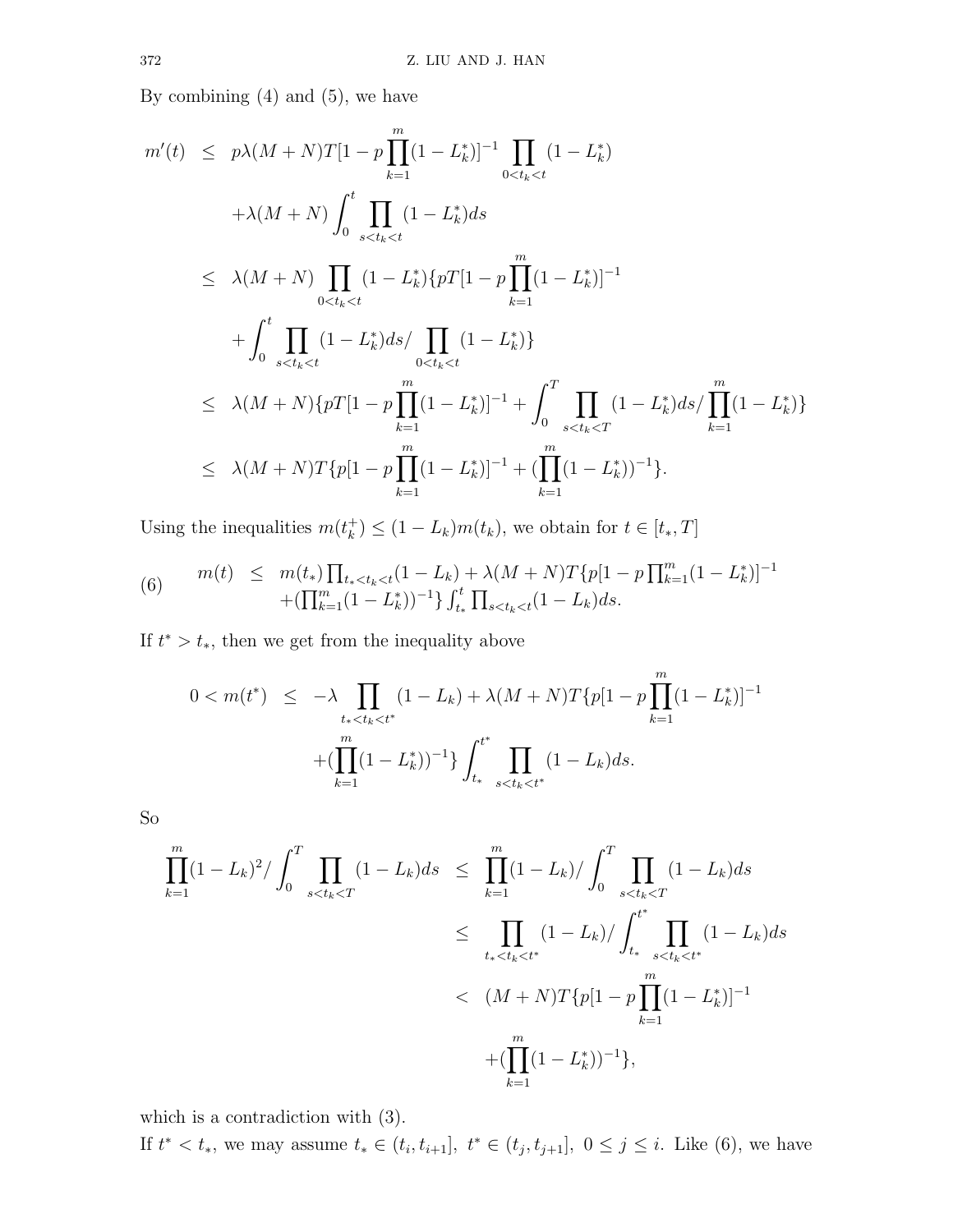by lemma 2.1

$$
m(t^*) \leq m(0) \prod_{0 < t_k < t^*} (1 - L_k) + \lambda (M + N) T \{p[1 - p \prod_{k=1}^m (1 - L_k^*)]^{-1} \}
$$
\n
$$
+ (\prod_{k=1}^m (1 - L_k^*))^{-1} \} \int_0^{t^*} \prod_{s < t_k < t^*} (1 - L_k) ds
$$
\n
$$
= m(0) \prod_{k=1}^j (1 - L_k) + \lambda (M + N) T \{p[1 - p \prod_{k=1}^m (1 - L_k^*)]^{-1} \}
$$
\n
$$
+ (\prod_{k=1}^m (1 - L_k^*))^{-1} \} \int_0^{t^*} \prod_{s < t_k < t^*} (1 - L_k) ds.
$$

On the other hand, from (2) and (6) with  $t = T$ , we obtain

$$
m(0) \leq m(T) \leq m(t_{*}) \prod_{t_{*} < t_{k} < T} (1 - L_{k}) + \lambda (M + N) T \{p[1 - p \prod_{k=1}^{m} (1 - L_{k}^{*})]^{-1} \}
$$
\n
$$
+ (\prod_{k=1}^{m} (1 - L_{k}^{*}))^{-1} \} \int_{t_{*}}^{T} \prod_{s < t_{k} < T} (1 - L_{k}) ds
$$
\n
$$
= -\lambda \prod_{k=i+1}^{m} (1 - L_{k}) + \lambda (M + N) T \{p[1 - p \prod_{k=1}^{m} (1 - L_{k}^{*})]^{-1} \}
$$
\n
$$
+ (\prod_{k=1}^{m} (1 - L_{k}^{*}))^{-1} \} \int_{t_{*}}^{T} \prod_{s < t_{k} < T} (1 - L_{k}) ds.
$$

From the two inequalities above, we obtain

$$
0 < m(t^*) \leq -\lambda \prod_{k=i+1}^m (1 - L_k) \prod_{k=1}^j (1 - L_k) \\
+ \lambda (M + N) T \{ p[1 - p \prod_{k=1}^m (1 - L_k^*)]^{-1} + (\prod_{k=1}^m (1 - L_k^*))^{-1} \} \\
\times \prod_{k=1}^j (1 - L_k) \int_{t_*}^T \prod_{s < t_k < T} (1 - L_k) ds \\
+ \lambda (M + N) T \{ p[1 - p \prod_{k=1}^m (1 - L_k^*)]^{-1} \\
+ (\prod_{k=1}^m (1 - L_k^*))^{-1} \} \int_0^{t^*} \prod_{s < t_k < t^*} (1 - L_k) ds.
$$

So

$$
\prod_{k=i+1}^{m} (1 - L_k) \prod_{k=1}^{j} (1 - L_k)
$$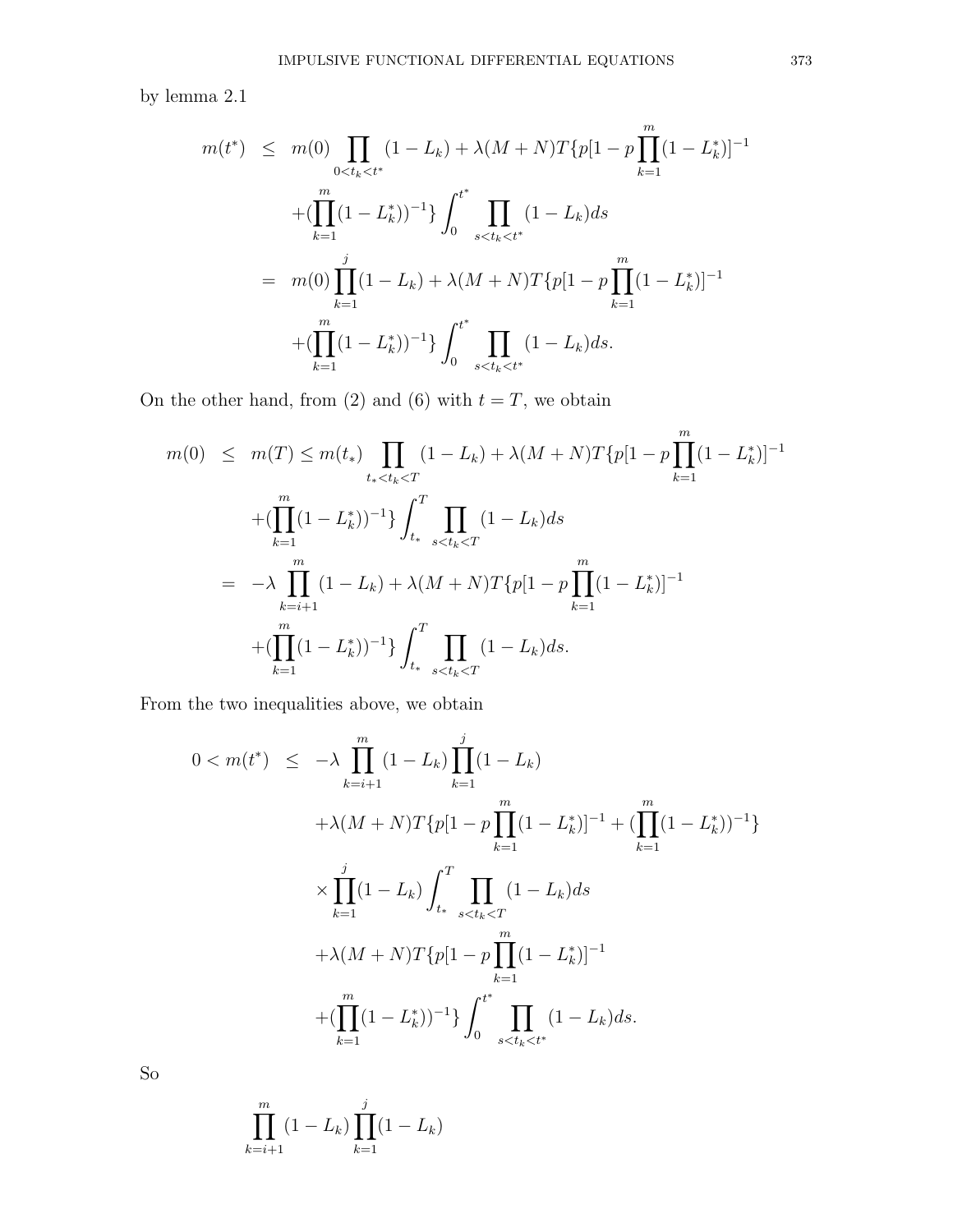$$
\langle (M+N)T\{p[1-p] \prod_{k=1}^{m} (1-L_k^*)]^{-1} + (\prod_{k=1}^{m} (1-L_k^*))^{-1} \} \times [\int_0^{t^*} \prod_{s < t_k < t^*} (1-L_k) ds + \prod_{k=1}^{j} (1-L_k) \int_{t_*}^T \prod_{s < t_k < T} (1-L_k) ds].
$$
 (7)

Multiplying both sides of (7) by  $\prod_{k=j+1}^{m} (1 - L_k)$ , we have

$$
\prod_{k=i+1}^{m} (1 - L_k) \prod_{k=1}^{m} (1 - L_k)
$$
\n
$$
< (M + N)T\{p[1 - p \prod_{k=1}^{m} (1 - L_k^*)]^{-1} + (\prod_{k=1}^{m} (1 - L_k^*)^{-1}\}
$$
\n
$$
\times [\prod_{k=j+1}^{m} (1 - L_k) \int_0^{t^*} \prod_{s < t_k < t^*} (1 - L_k) ds + \prod_{k=1}^{m} (1 - L_k) \int_{t_*}^{T} \prod_{s < t_k < T} (1 - L_k) ds]
$$
\n
$$
\le (M + N)T\{p[1 - p \prod_{k=1}^{m} (1 - L_k^*)]^{-1} + (\prod_{k=1}^{m} (1 - L_k^*)^{-1}\}
$$
\n
$$
\times [\int_0^{t^*} \prod_{s < t_k < T} (1 - L_k) ds + \int_{t_*}^{T} \prod_{s < t_k < T} (1 - L_k) ds]
$$
\n
$$
= (M + N)T\{p[1 - p \prod_{k=1}^{m} (1 - L_k^*)]^{-1} + (\prod_{k=1}^{m} (1 - L_k^*)^{-1}\} \int_0^T \prod_{s < t_k < T} (1 - L_k) ds.
$$

Therefore,

$$
\prod_{k=1}^{m} (1 - L_k)^2 < (M + N)T\{p[1 - p\prod_{k=1}^{m} (1 - L_k^*)]^{-1} + (\prod_{k=1}^{m} (1 - L_k^*))^{-1}\} \int_0^T \prod_{s < t_k < T} (1 - L_k) ds,
$$

which is a contradiction with (3). Hence  $m(t) \leq 0, t \in [0, T]$ . The proof is complete.

Let us consider the following linear problem:

(8)  

$$
\begin{cases}\nx''(t) + Mx(t) + Nx(\theta(t)) = \sigma(t), \quad t \neq t_k, \ t \in J = [0, T], \\
\Delta x(t_k) = -L_k x(t_k) + a_k, \quad k = 1, 2, ..., m, \\
\Delta x'(t_k) = -L_k^* x'(t_k) + b_k, \quad k = 1, 2, ..., m, \\
x(0) = x(T) + c, \\
x'(0) = \lambda_2 x'(T) + d,\n\end{cases}
$$

where  $a_k$ ,  $b_k$ ,  $c$ ,  $d$ ,  $\lambda_2$  are constants.

**Lemma 2.3**  $x \in PC^2(J)$  is a solution of (8) if and only if  $x \in PC^1(J)$  is a solution of the following impulsive integral equation. Furthermore, the linear problem (8) is uniquely solvable.

$$
(Ax)(t) = q(t) + \int_0^T G_1(t,s)[Nx(\theta(s)) - \sigma(s)]ds + \sum_{0 < t_k < T} G_2(t,t_k)(-L_kx(t_k) + a_k) - \sum_{0 < t_k < T} G_1(t,t_k)(-L_k^*x'(t_k) + b_k), \quad (9)
$$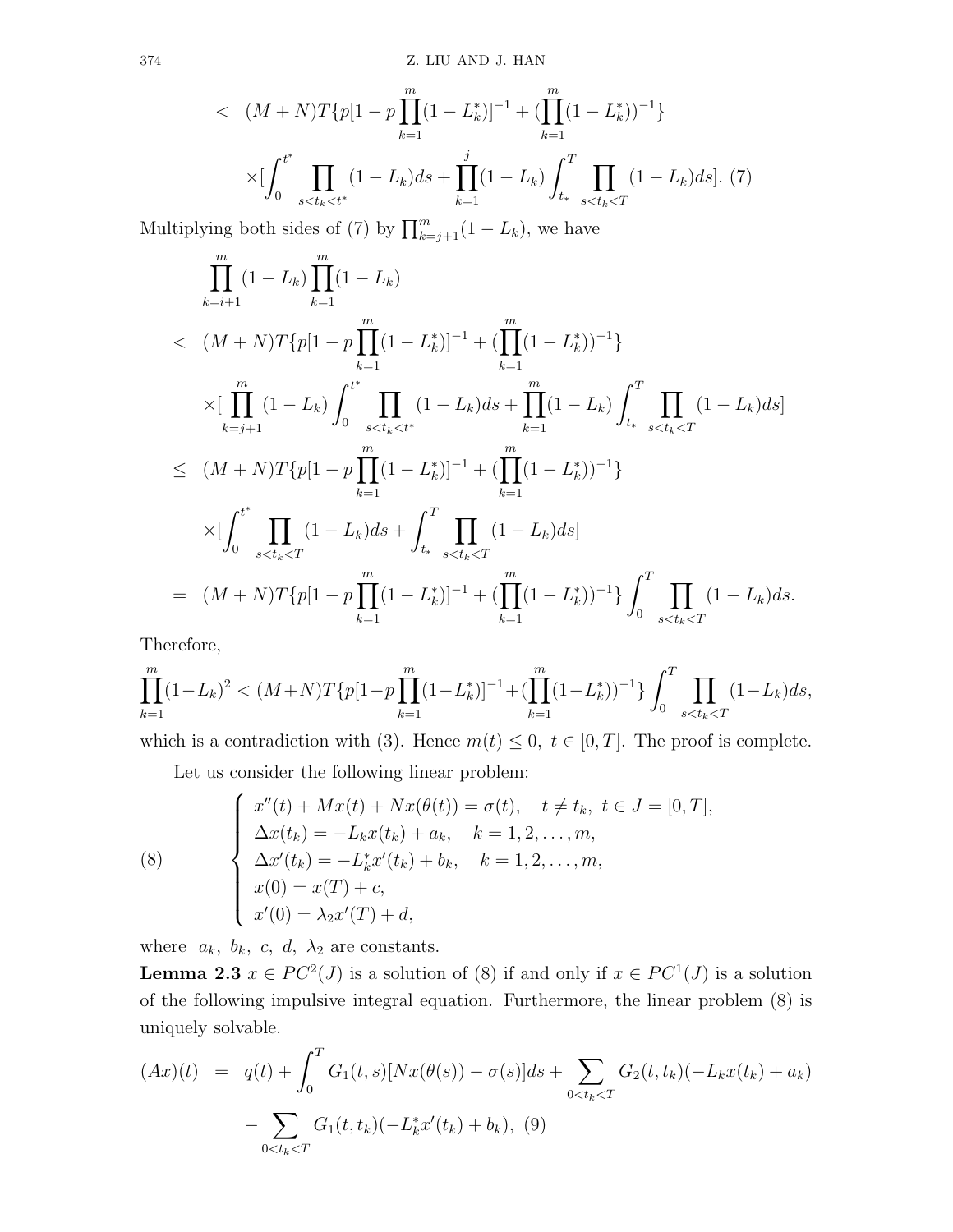where

$$
q(t) = \frac{1}{mn}(mc\cos mt + d\sin mt - \lambda_2 mc\cos m(T - t) + d\sin m(T - t)),
$$
  
\n
$$
m = \sqrt{M}, \ n = [1 + \lambda_2 - (1 + \lambda_2)\cos mT],
$$
  
\n
$$
G_1(t, s) = \frac{1}{mn} \begin{cases} -\sin m(t - s) - \frac{1}{2}(1 + \lambda_2)\sin m(T - t + s) \\ -\frac{1}{2}(1 - \lambda_2)\sin m(T - t - s), \ 0 \le s < t \le T, \\ \lambda_2 \sin m(t - s) - \frac{1}{2}(1 + \lambda_2)\sin m(T + t - s) \\ -\frac{1}{2}(1 - \lambda_2)\sin m(T - t - s), \ 0 \le t \le s \le T, \\ -\frac{1}{2}(1 - \lambda_2)\cos m(T - t + s) \\ -\frac{1}{2}(1 - \lambda_2)\cos m(T - t - s), \ 0 \le s < t \le T, \\ -\lambda_2 \cos m(t - s) + \frac{1}{2}(1 + \lambda_2)\cos m(T + t - s) \\ -\frac{1}{2}(1 - \lambda_2)\cos m(T - t - s), \ 0 \le t \le s \le T. \end{cases}
$$

**Proof.** Suppose that  $x(t)$  is a solution of (9), then

$$
x'(t) = q'(t) + \int_0^T G_{1t}(t,s)[Nx(\theta(s)) - \sigma(s)]ds + \sum_{0 < t_k < T} G_{2t}(t,t_k)(-L_kx(t_k) + a_k) - \sum_{0 < t_k < T} G_{1t}(t,t_k)(-L_k^*x'(t_k) + b_k)),
$$

where

$$
G_{1t}(t,s) = -\frac{1}{n} \begin{cases} \cos m(t-s) - \frac{1}{2}(1+\lambda_2)\cos m(T-t+s) \\ -\frac{1}{2}(1-\lambda_2)\cos m(T-t-s), \ 0 \le s < t \le T, \\ -\lambda_2\cos m(t-s) + \frac{1}{2}(1+\lambda_2)\cos m(T+t-s) \\ -\frac{1}{2}(1-\lambda_2)\cos m(T-t-s), \ 0 \le t \le s \le T \end{cases}
$$
  
=  $-G_2(t,s),$  
$$
\int -\sin m(t-s) - \frac{1}{2}(1+\lambda_2)\sin m(T-t+s)
$$

$$
G_{2t}(t,s) = \frac{m}{n} \begin{cases} -\sin m(t-s) - \frac{1}{2}(1+\lambda_2)\sin m(T-t+s) \\ -\frac{1}{2}(1-\lambda_2)\sin m(T-t-s), \ 0 \le s < t \le T, \\ \lambda_2 \sin m(t-s) - \frac{1}{2}(1+\lambda_2)\sin m(T+t-s) \\ -\frac{1}{2}(1-\lambda_2)\sin m(T-t-s), \ 0 \le t \le s \le T \end{cases}
$$
  
=  $MG_1(t,s)$ .

Therefore, we have

$$
x''(t) = q''(t) + \int_0^T G_{1tt}(t,s)[Nx(\theta(s)) - \sigma(s)]ds
$$
  
+ 
$$
\sum_{0 \le t_k \le T} G_{2tt}(t,t_k)(-L_kx(t_k) + a_k)
$$
  
- 
$$
\sum_{0 \le t_k \le T} G_{1tt}(t,t_k)(-L_k^*x'(t_k) + b_k)) - Nx(\theta(t)) + \sigma(t),
$$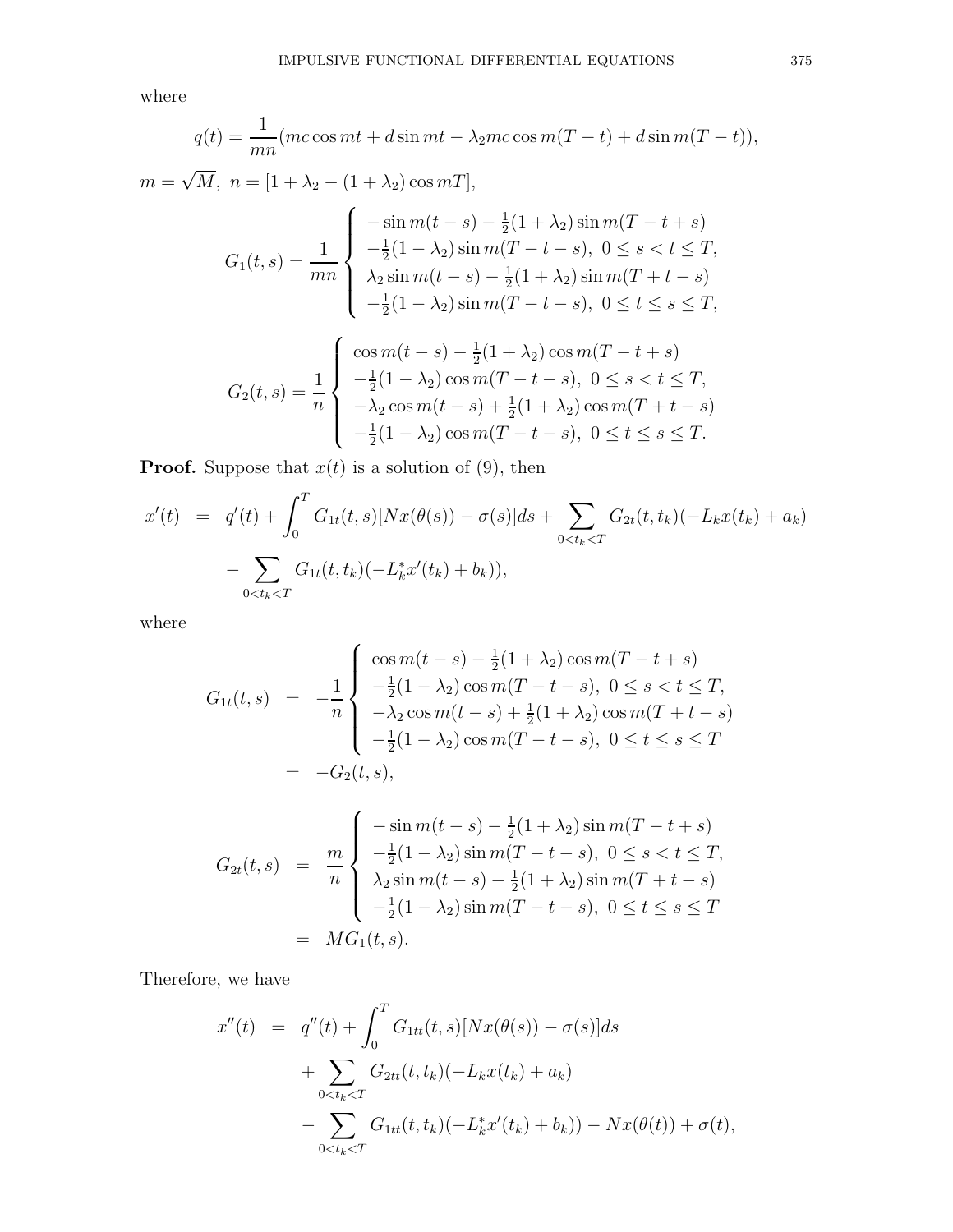where

$$
G_{1tt}(t,s) = -G_{2t}(t,s) = -MG_1(t,s),
$$
  
\n
$$
G_{2tt}(t,s) = MG_{1t}(t,s) = -MG_2(t,s),
$$
  
\n
$$
q''(t) = -\frac{m^2c}{n}\cos mt - \frac{dm}{n}\sin mt + \frac{\lambda_2m^2c}{n}\sin m(T-t) - \frac{dm}{n}\cos m(T-t) = -Mq(t).
$$
  
\nHence

$$
x''(t) + Mx(t) + Nx(\theta(t)) = \sigma(t).
$$

By directly computing, we get

$$
\Delta x(t_k) = \Delta \sum_{0 < t_k < T} [G_2(t, t_k)(-L_k x(t_k) + a_k) - G_1(t, t_k)(-L_k^* x'(t_k) + b_k)]|_{t=t_k}
$$
\n
$$
= -L_k x(t_k) + a_k,
$$
\n
$$
\Delta x'(t_k) = \Delta \sum_{0 < t_k < T} [G_{2t}(t, t_k)(-L_k x(t_k) + a_k) - G_{1t}(t, t_k)(-L_k^* x'(t_k) + b_k)]|_{t=t_k}
$$
\n
$$
= -L_k^* x'(t_k) + b_k.
$$

It also easy to see  $G_1(0,s) = G_1(T,s)$ ,  $G_2(0,s) = G_2(T,s)$ ,  $q(0) = q(T) + c$ ,  $q'(0) =$  $\lambda_2 q'(T) + d$ . So  $x(0) = x(T) + c$ ,  $x'(0) = \lambda_2 x'(T) + d$ .

Now, we prove existence of solution for problem (9), Consider the operators  $A: PC<sup>1</sup>(J) \rightarrow PC<sup>1</sup>(J)$ 

$$
x(t) = q(t) + \int_0^T G_1(t, s)[Nx(\theta(s)) - \sigma(s)]ds + \sum_{0 < t_k < T} G_2(t, t_k)(-L_k x(t_k) + a_k) - \sum_{0 < t_k < T} G_1(t, t_k)(-L_k^* x'(t_k) + b_k).
$$

Similar to the proof of Lemma 3.2 in  $[8]$ , we can prove that operator A is continuous and compact. Applying the Schauder fixed-point theorem, we obtain existence of a fixed point  $x \in PC^1(J)$  for  $A$ , so  $x \in PC^1(J)$  is a solution of (8).

Next, we show that the solution of (8) is unique. Suppose that  $x_1(t)$ ,  $x_2(t) \in$  $PC<sup>2</sup>(J)$  are two solutions of (8). Let  $m(t) = x_1(t) - x_2(t)$ , then

$$
m''(t) = [\sigma(t) - Mx_1(t) - Nx_1(\theta(t))] - [\sigma(t) - Mx_2(t) - Nx_2(\theta(t))]
$$
  
\n
$$
= -M[x_1(t) - x_2(t)] - N[x_1(\theta(t)) - x_2(\theta(t))]
$$
  
\n
$$
= -Mm(t) - Nm(\theta(t)),
$$
  
\n
$$
\Delta m(t_k) = [-L_kx_1(t_k) + a_k] - [-L_kx_2(t_k) + a_k]
$$
  
\n
$$
= -L_k[x_1(t_k) - x_2(t_k)] = -L_km(t_k),
$$
  
\n
$$
\Delta m'(t_k) = [-L_k^*x_1'(t_k) + b_k] - [-L_k^*x_2'(t_k) + b_k]
$$
  
\n
$$
= -L_k^*[x_1'(t_k) - x_2'(t_k)] = -L_k^*m'(t_k),
$$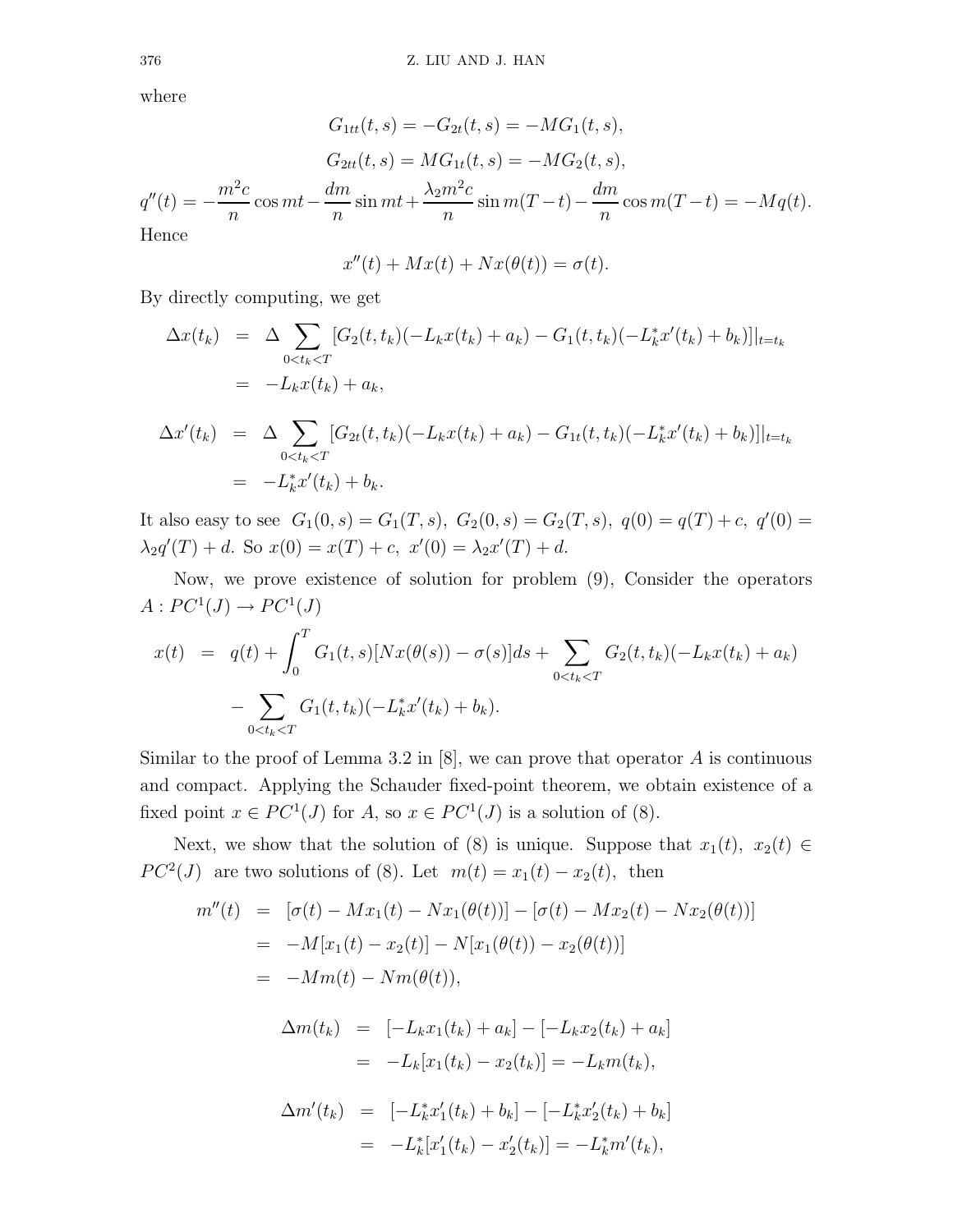$$
m(0) = x_1(0) - x_2(0) = x_1(T) + c - (x_2(T) + c) = x_1(T) - x_2(T) = m(T),
$$
  

$$
m'(0) = x'_1(0) - x'_2(0) = \lambda_2 x'_1(T) + d - (\lambda_2 x'_2(T) + d) = \lambda_2 (x'_1(T) - x'_2(T)) = \lambda_2 m'(T).
$$

By lemma 2.2, we have  $m(t) \leq 0$ , that is  $x_1(t) \leq x_2(t)$  on J. Analogously, we can show that  $x_2(t) \le x_1(t)$  on J. Therefore  $x_1(t) = x_2(t)$  on J. It means that (8) has a unique solution. The proof is complete.

#### 3. MAIN RESULTS

In this section, we shall use monotone iterative technique to obtain the existence of extremal solutions of (1).

**Definition 3.1** A function  $\alpha \in PC^2(J)$  is called a lower solution of (1) if

$$
\begin{cases}\n\alpha''(t) \leq f(t, \alpha(t), \alpha(\theta(t))), \ t \neq t_k, \ t \in J = [0, T], \\
\Delta \alpha(t_k) \leq I_k(\alpha(t_k)), \ k = 1, 2, \dots, m, \\
\Delta \alpha'(t_k) \leq I_k^*(\alpha'(t_k)), \ k = 1, 2, \dots, m, \\
\alpha(0) \leq \alpha(T) + \lambda_1 \int_0^T \alpha(s) ds + a, \\
\alpha'(0) \leq \lambda_2 \alpha'(T) + \lambda_3 \int_0^T \alpha(s) ds + b.\n\end{cases}
$$

Analogously,  $\beta \in PC^2(J)$  is called an upper solution of (1) if

$$
\begin{cases}\n\beta''(t) \ge f(t, \beta(t), \beta(\theta(t))), \ t \ne t_k, \ t \in J = [0, T], \\
\Delta \beta(t_k) \ge I_k(\beta(t_k)), \ k = 1, 2, \dots, m, \\
\Delta \beta'(t_k) \ge I_k^*(\beta'(t_k)), \ k = 1, 2, \dots, m, \\
\beta(0) \ge \beta(T) + \lambda_1 \int_0^T \beta(s) ds + a, \\
\beta'(0) \ge \lambda_2 \beta'(T) + \lambda_3 \int_0^T \beta(s) ds + b.\n\end{cases}
$$

In the sequel, we need the following assumptions.

(H1)  $\alpha$ ,  $\beta$  are lower and upper solutions of (1) such that  $\alpha \leq \beta$ . (H2) There exist constants  $M > 0$  and  $N \geq 0$ , such that

$$
f(t, x, y) - f(t, \bar{x}, \bar{y}) \ge -M(x - \bar{x}) - N(y - \bar{y}),
$$

wherever  $\alpha(t) \leq \bar{x}(t) \leq x(t) \leq \beta(t) \alpha(\theta(t)) \leq \bar{y}(t) \leq y(t) \leq \beta(\theta(t)).$ (H3) There exist constants  $0 \leq L_k < 1$ ,  $0 < L_k^* < 1$  for  $k = 1, 2, \ldots m$ , such that

$$
I_k(x(t_k)) - I_k(y(t_k)) \geq -L_k(x(t_k) - y(t_k)),
$$

$$
I_k^*(x'(t_k)) - I_k^*(y'(t_k)) = -L_k^*(x'(t_k) - y'(t_k)),
$$

wherever  $\alpha(t_k) \leq y(t_k) \leq x(t_k) \leq \beta(t_k), \ k = 1, 2, \ldots m.$ 

Let 
$$
[\alpha(t), \beta(t)] = \{ x \in PC^1(J) : \alpha(t) \le x(t) \le \beta(t) \}
$$
 for all  $t \in J$ .

Now we are in the position to establish the main results of this paper.

**Lemma 3.1** Let (H1), (H2), (H3) and inequality (3) hold. Then there exist  $y(t)$ ,  $z(t)$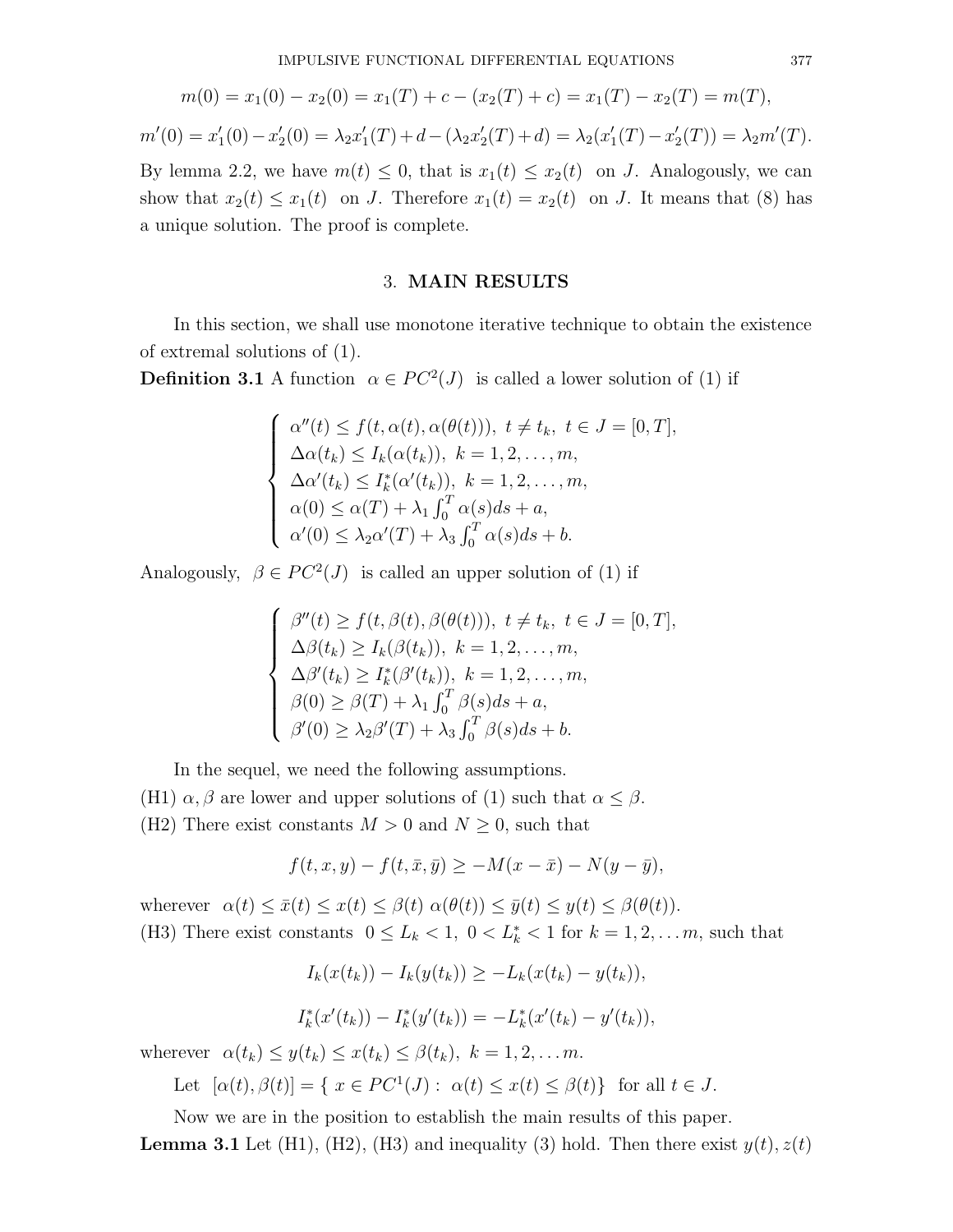satisfying the following two linear impulsive functional differential equations,respectively,

$$
\begin{cases}\ny''(t) + My(t) + Ny(\theta(t)) = f(t, \alpha(t), \alpha(\theta(t))) + M\alpha(t) + N\alpha(\theta(t)),\n\Delta y(t_k) = -L_k y(t_k) + I_k(\alpha(t_k)) + L_k \alpha(t_k), \ k = 1, 2, ..., m,\n\Delta y'(t_k) = -L_k^* y'(t_k) + I_k^* (\alpha'(t_k)) + L_k^* \alpha'(t_k), \ k = 1, 2, ..., m,\ny(0) = y(T) + \lambda_1 \int_0^T \alpha(s) ds + a,\ny'(0) = \lambda_2 y'(T) + \lambda_3 \int_0^T \alpha(s) ds + b,\n\end{cases}
$$

and

$$
\begin{cases}\nz''(t) + Mz(t) + Nz(\theta(t)) = f(t, \beta(t), \beta(\theta(t))) + M\beta(t) + N\beta(\theta(t)), \\
\Delta z(t_k) = -L_k z(t_k) + I_k(\beta(t_k)) + L_k\beta(t_k), \ k = 1, 2, ..., m, \\
\Delta z'(t_k) = -L_k^* z'(t_k) + I_k^*(\beta'(t_k)) + L_k^* \beta'(t_k), \ k = 1, 2, ..., m, \\
z(0) = z(T) + \lambda_1 \int_0^T \beta(s) ds + a, \\
z'(0) = \lambda_2 z'(T) + \lambda_3 \int_0^T \beta(s) ds + b,\n\end{cases}
$$

such that  $\alpha(t) \leq y(t) \leq z(t) \leq \beta(t)$ ,  $t \in J$ , and  $y(t)$ ,  $z(t)$  are also lower and upper solutions of (1), respectively.

**Proof.** Let  $m(t) = \alpha(t) - y(t)$ , then

$$
m''(t) \leq f(t, \alpha(t), \alpha(\theta(t))) - [f(t, \alpha(t), \alpha(\theta(t)))
$$
  
\n
$$
+M\alpha(t) + N\alpha(\theta(t)) - My(t) - Ny(\theta(t))]
$$
  
\n
$$
= -M(\alpha(t) - y(t)) - N(\alpha(\theta(t)) - y(\theta(t))) = -Mm(t) - Nm(\theta(t)),
$$
  
\n
$$
\Delta m(t_k) \leq I_k(\alpha(t_k)) - [-L_ky(t_k) + I_k(\alpha(t_k)) + L_k\alpha(t_k)]
$$
  
\n
$$
= -L_k[\alpha(t_k) - y(t_k)] = -L_km(t_k),
$$
  
\n
$$
\Delta m'(t_k) \leq I_k^*(\alpha'(t_k)) - [-L_k^*y'(t_k) + I_k^*(\alpha'(t_k)) + L_k^*\alpha'(t_k)]
$$
  
\n
$$
= -L_k^*[\alpha'(t_k) - y'(t_k)] = -L_k^*m'(t_k),
$$
  
\n
$$
m(0) \leq \alpha(T) + \lambda_1 \int_0^T \alpha(s)ds + a - (y(T) + \lambda_1 \int_0^T \alpha(s)ds + a)
$$
  
\n
$$
= \alpha(T) - y(T) = m(T),
$$
  
\n
$$
m'(0) \leq \lambda_2 \alpha'(T) + \lambda_3 \int_0^T \alpha(s)ds + b - (\lambda_2 y'(T) + \lambda_3 \int_0^T \alpha(s)ds + b)
$$
  
\n
$$
= \lambda_2 \alpha'(T) - \lambda_2 y'(T) = \lambda_2 m'(T).
$$

By lemma 2.2, we get  $m(t) \leq 0$  for  $t \in J$ , that is,  $\alpha(t) \leq y(t)$ . Similarly, we can prove that  $z(t) \leq \beta(t)$ .

Now we suppose that  $m(t) = y(t) - z(t)$ , then we have

$$
m''(t) = [f(t, \alpha(t), \alpha(\theta(t))) + M\alpha(t) + N\alpha(\theta(t)) - My(t) - Ny(\theta(t))]
$$
  

$$
-[f(t, \beta(t), \beta(\theta(t))) + M\beta(t) + N\beta(\theta(t)) - Mz(t) - Nz(\theta(t))]
$$
  

$$
\leq -M[y(t) - z(t)] - N[y(\theta(t)) - z(\theta(t))] = -Mm(t) - Nm(\theta(t)),
$$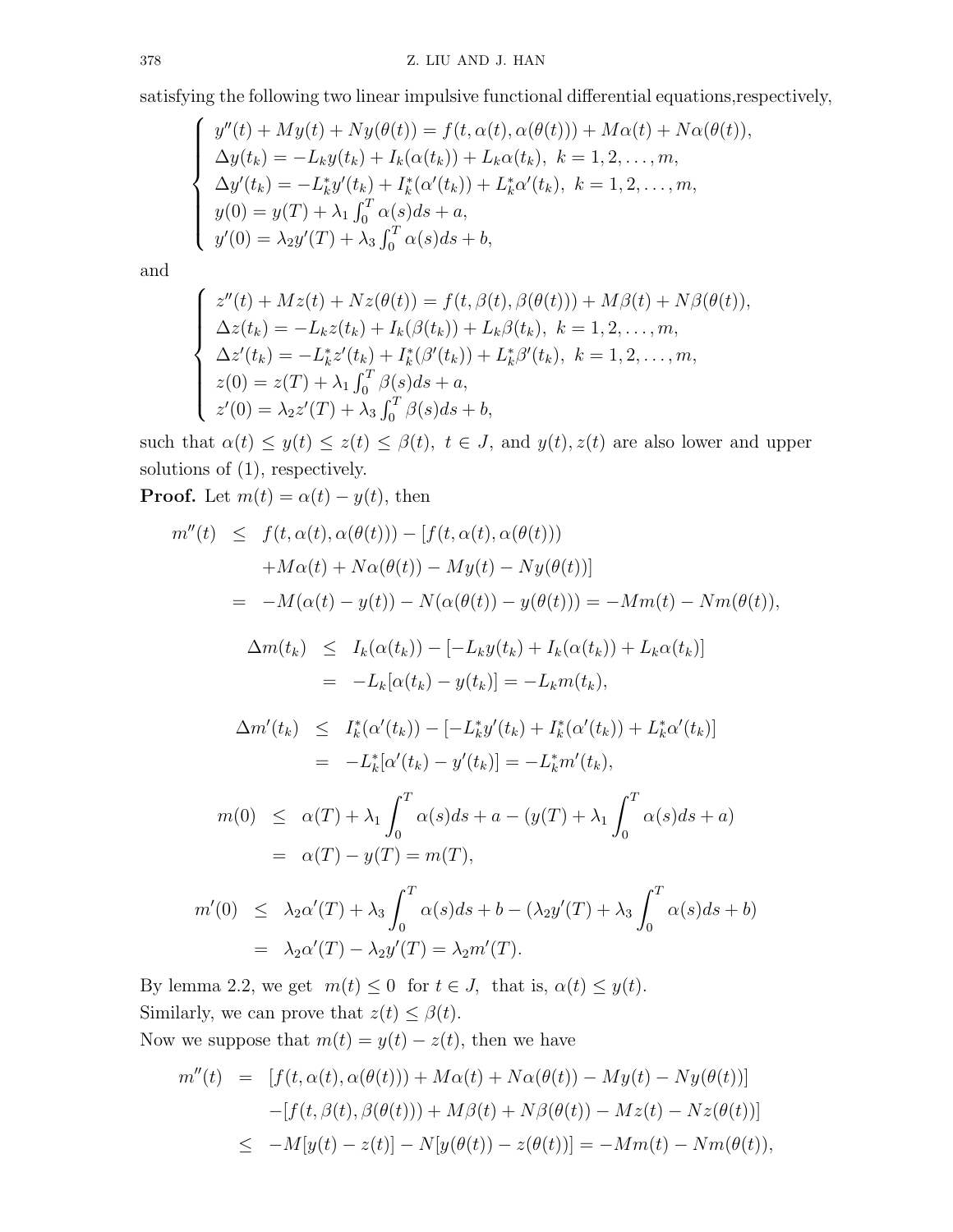$$
\Delta m(t_k) = -L_k(y(t_k) - z(t_k)) + I_k(\alpha(t_k)) + L_k\alpha(t_k) - I_k(\beta(t_k)) - L_k\beta(t_k)]
$$
  

$$
\leq -L_k(y(t_k) - z(t_k)) = -L_km(t_k),
$$

$$
\Delta m'(t_k) = -L_k^*(y'(t_k) - z'(t_k)) + I_k^*(\alpha'(t_k)) + L_k^*\alpha'(t_k) - I_k^*(\beta'(t_k)) - L_k^*\beta'(t_k)
$$
  

$$
\leq -L_k^*(y'(t_k) - z'(t_k)) = -L_k^*m'(t_k),
$$

$$
m(0) = (y(T) + \lambda_1 \int_0^T \alpha(s)ds + a) - (z(T) + \lambda_1 \int_0^T \beta(s)ds + a)
$$
  
=  $y(T) - z(T) + \lambda_1 \int_0^T (\alpha(s)ds - \beta(s))ds \le m(T),$ 

$$
m'(0) = \lambda_2 y'(T) + \lambda_3 \int_0^T \alpha(s) ds + b - (\lambda_2 z'(T) + \lambda_3 \int_0^T \beta(s) ds + b)
$$
  
=  $\lambda_2 y'(T) - \lambda_2 z'(T) + \lambda_3 \int_0^T (\alpha(s) ds - \beta(s)) ds \leq \lambda_2 m'(T).$ 

By lemma 2.2, we get  $m(t) \leq 0$  for  $t \in J$ , that is  $y(t) \leq z(t)$ . So  $\alpha(t) \leq y(t) \leq$  $z(t) \leq \beta(t)$ ,  $t \in J$ . Now, from  $(H2)$  and  $(H3)$ , we obtain

$$
y''(t) = [f(t, \alpha(t), \alpha(\theta(t))) + M\alpha(t) + N\alpha(\theta(t)) - My(t) - Ny(\theta(t))]
$$
  
\n
$$
\leq [f(t, y(t), y(\theta(t))) + My(t) + Ny(\theta(t)) - My(t) - Ny(\theta(t))]
$$
  
\n
$$
= f(t, y(t), y(\theta(t))),
$$

$$
\Delta y(t_k) = -L_k y(t_k) + I_k(\alpha(t_k)) + L_k \alpha(t_k)
$$
  
\n
$$
\leq -L_k y(t_k) + I_k(y(t_k)) + L_k y(t_k) = I_k(y(t_k)),
$$

$$
y'(t_k) = -L_k^* y'(t_k) + I_k^*(\alpha'(t_k)) + L_k^* \alpha'(t_k)
$$
  
= 
$$
-L_k^* y'(t_k) + I_k^*(y'(t_k)) + L_k^* y'(t_k) = I_k^*(y'(t_k)),
$$

$$
y(0) = y(T) + \lambda_1 \int_0^T \alpha(s)ds + a \le y(T) + \lambda_1 \int_0^T y(s)ds + a,
$$
  

$$
y'(0) = \lambda_2 y'(T) + \lambda_3 \int_0^T \alpha(s)ds + b \le \lambda_2 y'(T) + \lambda_3 \int_0^T y(s)ds + b.
$$

So  $y(t)$  is a lower solution of (1). Similarly, we can prove that  $z(t)$  is an upper solution of (1). The proof is complete.

**Theorem 3.2** Let  $(H1)$ ,  $(H2)$ ,  $(H3)$  and inequality  $(3)$  hold. Then there exist monotone sequences  $\{\alpha_n\}, \{\beta_n\} \subset [\alpha, \beta]$  with  $\alpha = \alpha_0 \leq \alpha_1 \leq \cdots \alpha_n \leq \cdots \leq \beta_n \leq \cdots \leq \cdots$  $\beta_1 \leq \beta_0 = \beta$  such that  $\lim_{n \to \infty} \alpha_n = x_*$ ,  $\lim_{n \to \infty} \beta_n = x^*$  uniformly on J. Moreover,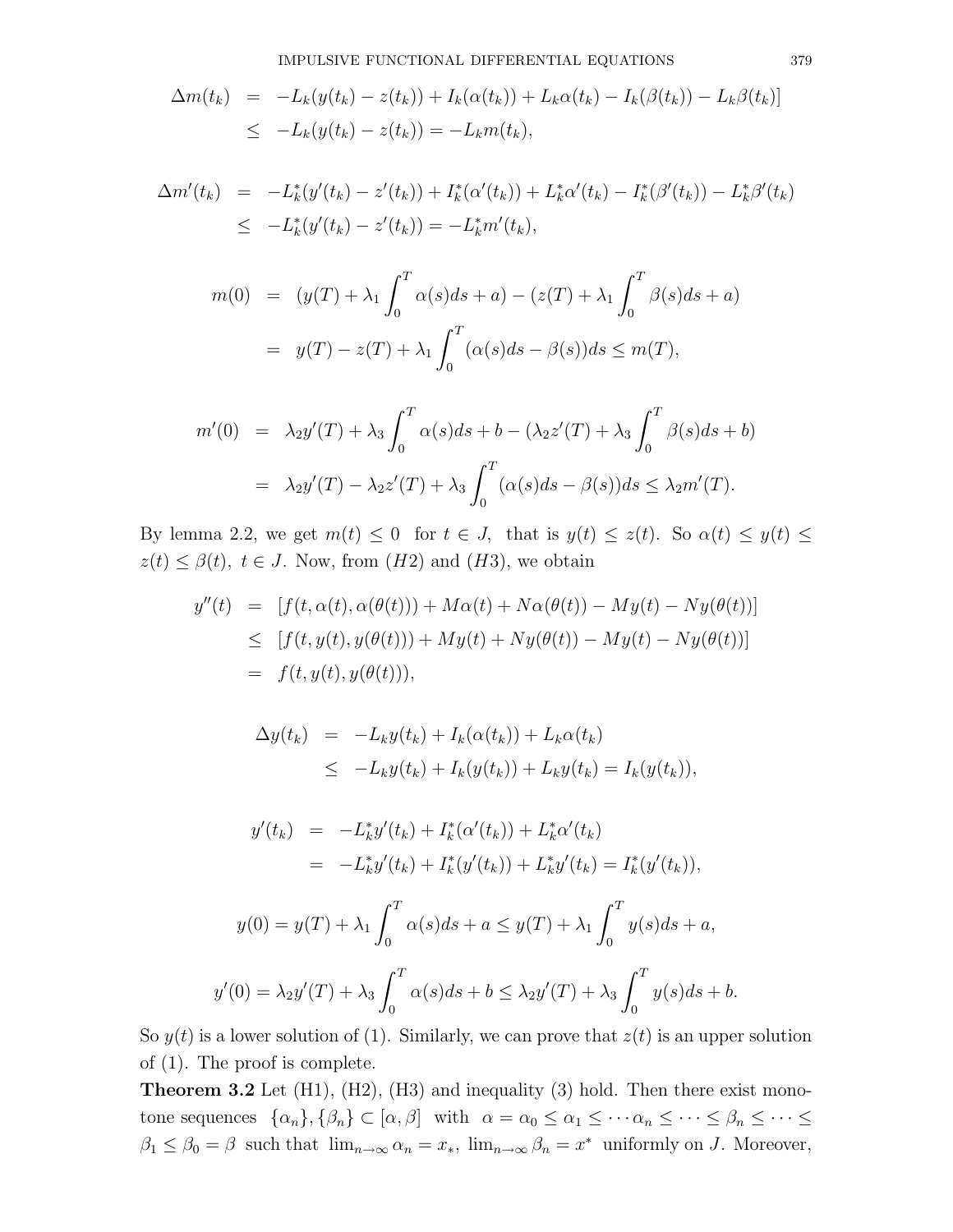$x_*, x^*$  are minimal and maximal solution of (1) in [ $\alpha, \beta$ ], respectively. **Proof.** For  $n = 1, 2, \ldots$  we suppose that

$$
\begin{cases}\n\alpha''_n(t) + M\alpha_n(t) + N\alpha_n(\theta(t)) = f(t, \alpha_{n-1}(t), \alpha_{n-1}(\theta(t))) + M\alpha_{n-1}(t) + N\alpha_{n-1}(\theta(t)), \\
\Delta \alpha_n(t_k) = -L_k \alpha_n(t_k) + I_k(\alpha_{n-1}(t_k)) + L_k \alpha_{n-1}(t_k), \ k = 1, 2, ..., m, \\
\Delta \alpha'_n(t_k) = -L_k^* \alpha'_n(t_k) + I_k^* (\alpha'_{n-1}(t_k)) + L_k^* \alpha'_{n-1}(t_k), \ k = 1, 2, ..., m, \\
\alpha_n(0) = \alpha_n(T) + \lambda_1 \int_0^T \alpha_{n-1}(s) ds + a, \\
\alpha'_n(0) = \lambda_2 \alpha'_n(T) + \lambda_3 \int_0^T \alpha_{n-1}(s) ds + b,\n\end{cases}
$$

and

$$
\begin{cases}\n\beta''_n(t) + M\beta_n(t) + N\beta_n(\theta(t)) = f(t, \beta_{n-1}(t), \beta_{n-1}(\theta(t))) + M\beta_{n-1}(t) + N\beta_{n-1}(\theta(t)), \\
\Delta\beta_n(t_k) = -L_k\beta_n(t_k) + I_k(\beta_{n-1}(t_k)) + L_k\beta_{n-1}(t_k), \ k = 1, 2, ..., m, \\
\Delta\beta'_n(t_k) = -L_k^*\beta'_n(t_k) + I_k^*(\beta'_{n-1}(t_k)) + L_k^*\beta'_{n-1}(t_k), \ k = 1, 2, ..., m, \\
\beta_n(0) = \beta_n(T) + \lambda_1 \int_0^T \beta_{n-1}(s)ds + a, \\
\beta'_n(0) = \lambda_2 \beta'_n(T) + \lambda_3 \int_0^T \beta_{n-1}(s)ds + b.\n\end{cases}
$$

In view of Lemma 3.1, we easily get the two monotone sequences  $\{\alpha_n\}, \{\beta_n\} \subset$  $[\alpha, \beta]$  such that  $\alpha = \alpha_0 \leq \alpha_1 \leq \cdots \alpha_n \leq \cdots \leq \beta_n \leq \cdots \leq \beta_1 \leq \beta_0 = \beta$ . And  $\lim_{n\to\infty} \alpha_n = x_*$ ,  $\lim_{n\to\infty} \beta_n = x^*$  uniformly on J. Moreover,  $x_*(t)$ ,  $x^*(t)$  are solutions of (1) in  $[\alpha(t), \beta(t)].$ 

To prove that  $x_*(t)$ ,  $x^*(t)$  are extremal solutions of (1), let  $x \in [\alpha, \beta]$  be any solution of  $(1)$ , that is,

$$
\begin{cases}\nx''(t) = f(t, x(t), x(\theta(t))), \ t \neq t_k, \ t \in J = [0, T], \\
\Delta x(t_k) = I_k(x(t_k)), \ k = 1, 2, ..., m, \\
\Delta x'(t_k) = I_k^*(x'(t_k)), \ k = 1, 2, ..., m \\
x(0) = x(T) + \lambda_1 \int_0^T x(s) ds + a, \\
x'(0) = \lambda_2 x'(T) + \lambda_3 \int_0^T x(s) ds + b.\n\end{cases}
$$

Suppose that there exists a positive integer n such that  $\alpha_n(t) \leq x \leq \beta_n(t)$  on J. Then, let  $m(t) = \alpha_{n+1}(t) - x(t)$ , we have,

$$
m''(t) = [f(t, \alpha_n(t), \alpha_n(\theta(t))) + M\alpha_n(t) + N\alpha_n(\theta(t))
$$
  

$$
-M\alpha_{n+1}(t) - N\alpha_{n+1}(\theta(t))] - f(t, x(t), x(\theta(t)))
$$
  

$$
\leq -M(\alpha_{n+1}(t) - x(t)) - N(\alpha_{n+1}(\theta(t)) - x(\theta(t))) = -Mm(t) - Nm(\theta(t)),
$$

$$
\Delta m(t_k) = [-L_k \alpha_{n+1}(t_k) + I_k(\alpha_n(t_k)) + L_k \alpha_n(t_k)] - I_k(x(t_k))
$$
  
\n
$$
\leq -L_k[\alpha_{n+1}(t_k) - x(t_k)] = -L_k m(t_k),
$$

$$
\Delta m'(t_k) = [-L_k^* \alpha'_{n+1}(t_k) + I_k^* (\alpha'_n(t_k)) + L_k^* \alpha'_n(t_k)] - I_k^* (x'(t_k))
$$
  

$$
\leq -L_k^* [\alpha'_{n+1}(t_k) - x'(t_k)] = -L_k^* m'(t_k),
$$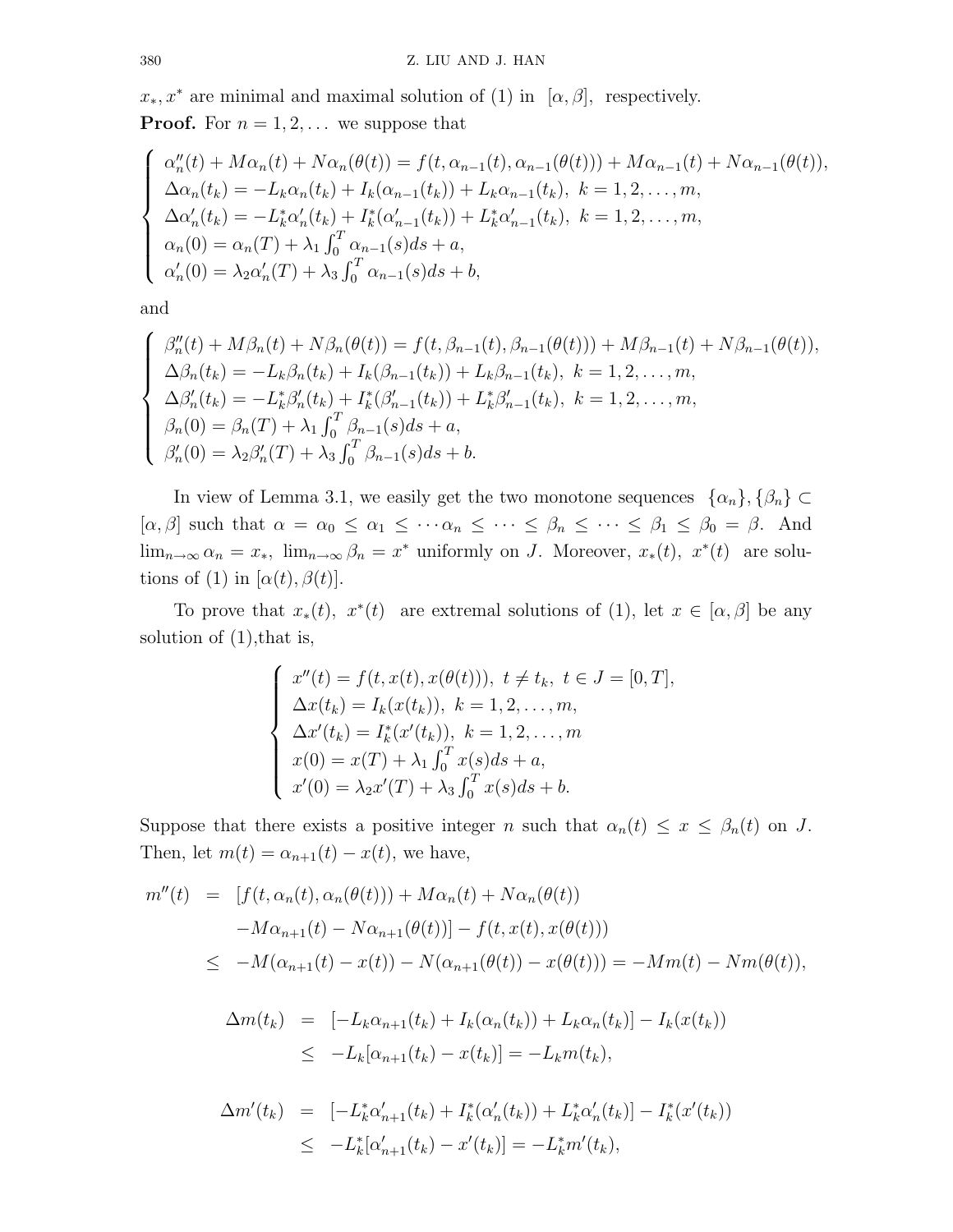$$
m(0) = \alpha_{n+1}(T) + \lambda_1 \int_0^T \alpha_n(s)ds + a - (x(T) + \lambda_1 \int_0^T x(s)ds + a)
$$
  
=  $\alpha_{n+1}(T) - x(T) + \lambda_1 \left( \int_0^T (\alpha_n(s) - x(s))ds \right) \le \alpha_{n+1}(T) - x(T) = m(T),$ 

$$
m'(0) = \n= \n\lambda_2 \alpha'_{n+1}(T) + \n\lambda_3 \int_0^T \alpha_n(s) ds + b - (\lambda_2 x'(T) + \lambda_3 \int_0^T x(s) ds + b)\n= \n\lambda_2 \alpha'_{n+1}(T) - \n\lambda_2 x'(T) + \n\lambda_3 \int_0^T (\alpha_n(s) - x(s)) ds) \leq \n\lambda_2 m'(T).
$$

By lemma 2.2,  $m(t) \leq 0$  on J, i.e,  $\alpha_{n+1}(t) \leq x$  on J. Similarly we obtain  $x \leq \beta_{n+1}(t)$ on J. Since  $\alpha_0 \leq x(t) \leq \beta_0$  on J, by induction we get  $\alpha_n(t) \leq x \leq \beta_n(t)$  on J for every *n*. Therefore,  $x_*(t) \leq x^*(t) \leq x^*(t)$  on *J* by taking  $n \to \infty$ . The proof is complete.

We conclude with a simple example which can be treated by the methods developed above.

Example. Consider the following boundary value problem:

(10)  

$$
\begin{cases}\nx''(t) = -\frac{1}{100}x(t) - \frac{1}{50}e^{-t}x(\frac{1}{2}t), \ t \in [0, 1], t \neq \frac{1}{2}, \\
\Delta x(\frac{1}{2}) = -\frac{5}{6}x(\frac{1}{2}), \\
\Delta x'(\frac{1}{2}) = -\frac{3}{4}x'(\frac{1}{2}), \\
x(0) = x(1) + \frac{1}{100}\int_0^1 x(s)ds + \frac{1}{10}, \\
x'(0) = \frac{1}{2}x'(1) + \frac{1}{10}\int_0^1 x(s)ds + \frac{1}{5},\n\end{cases}
$$

Put

$$
\alpha(t) = 0, t \in [0, 1], \beta(t) = \begin{cases} t + 1, t \in [0, \frac{1}{2}], \\ \frac{1}{2}t, t \in (\frac{1}{2}, 1]. \end{cases}
$$

Obviously,  $\alpha(t)$  is a lower solution and  $\beta(t)$  is an upper solutions of (10). Let

$$
f(t, x, y) = -\frac{1}{100}x - \frac{1}{50}e^{-t}y, \ M = \frac{1}{100}, N = \frac{1}{50}, L_1 = \frac{5}{6}, L_1^* = \frac{3}{4}, \lambda_2 = \frac{1}{2}.
$$

We have

$$
f(t, x, y) - f(t, \bar{x}, \bar{y}) = -\frac{1}{100}(x - \bar{x}) - \frac{1}{50}e^{-t}(y - \bar{y}),
$$
  
\n
$$
I_1(x(\frac{1}{2})) - I_1(y(\frac{1}{2})) = -\frac{5}{6}(x(\frac{1}{2}) - y(\frac{1}{2})),
$$
  
\n
$$
I_1^*(x'(\frac{1}{2})) - I_1^*(y'(\frac{1}{2})) = -\frac{3}{4}(x'(\frac{1}{2}) - y'(\frac{1}{2})),
$$
  
\n
$$
(M + N)T\{\lambda_2[1 - \lambda_2 \prod_{k=1}^m (1 - L_k^*)]^{-1} + (\prod_{k=1}^m (1 - L_k^*))^{-1}\}\int_0^T \prod_{s < t_k < T} (1 - L_k)ds
$$
  
\n
$$
= (\frac{4}{7} + 4)\frac{1}{200} = \frac{4}{175} \le \prod_{k=1}^m (1 - L_k)^2 = \frac{1}{36}.
$$